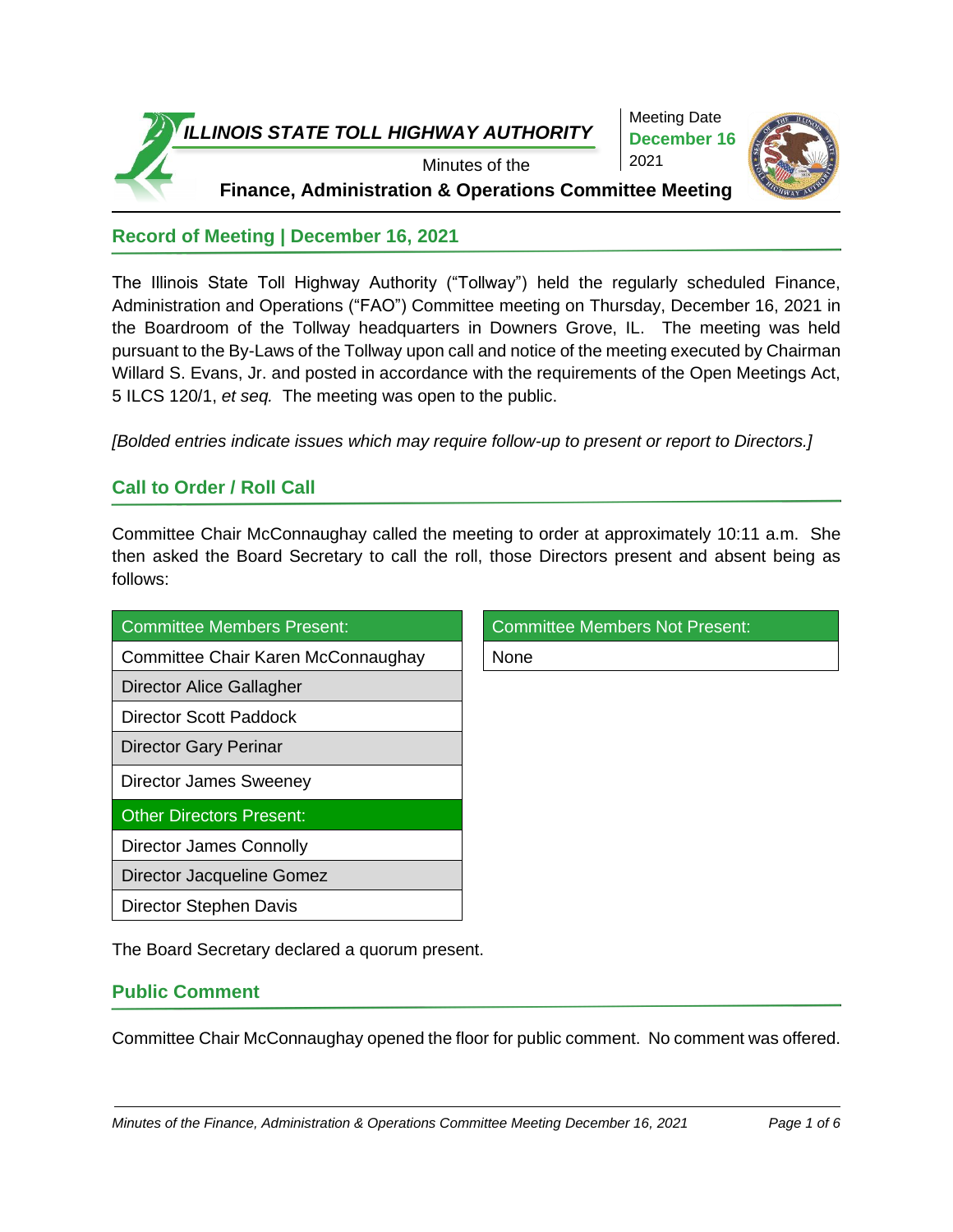

Meeting Date **December 16** 2021



**Committee Chair's Items**

Committee Chair McConnaughay entertained a motion to approve **Committee Chair's Item 1**, the Minutes of the regular FAO Committee meeting held on November 18, 2021, as presented. Director Gallagher made a motion to approve the Minutes, seconded by Director Paddock. Chair McConnaughay asked that the roll be called on the motion, the vote of yeas and nays being as follows:

Yeas: Director Gallagher, Director Paddock, Director Perinar, Director Sweeney, Committee Chair McConnaughay (5)

Nays: (0)

The motion PASSED.

Having no further items, Committee Chair McConnaughay called on Executive Director José Alvarez.

### **Executive Director's Items**

Executive Director Alvarez introduced Cathy Williams, Chief Financial Officer, to present to the Committee the Final 2022 Budget. [See attached presentation.](https://www.illinoistollway.com/documents/20184/1043689/20211216_Finalbudget.pdf/6c7a32e6-12a5-a0c6-407a-68fcd9c40e1a?version=1.0&t=1639743841344&download=true)

Upon conclusion of the presentation, Executive Director Alvarez stated that the meeting agenda contains 11 items for the Committee's consideration.

### **Items for Consideration**

### **Finance**

Executive Director Alvarez noted that Finance Item 1, the FY 2022 Final Budget, was just presented for the Committee by Cathy Williams, and asked that she present the remaining item.

*Item 1: Approval of the FY2022 Final Budget.*

*Item 2: Award of Contract 21-0201 to ReliaStar Life Insurance Company for the Employee Life Insurance Benefit Program in an amount estimated at \$514,188.00 for a three-year period.* 

Upon conclusion of the item presentation, Committee Chair McConnaughay entertained a motion to approve placement of **Finance Item 1** on the December Board of Directors meeting agenda with the Committee's recommendation for approval by the Board. Director Gallagher made a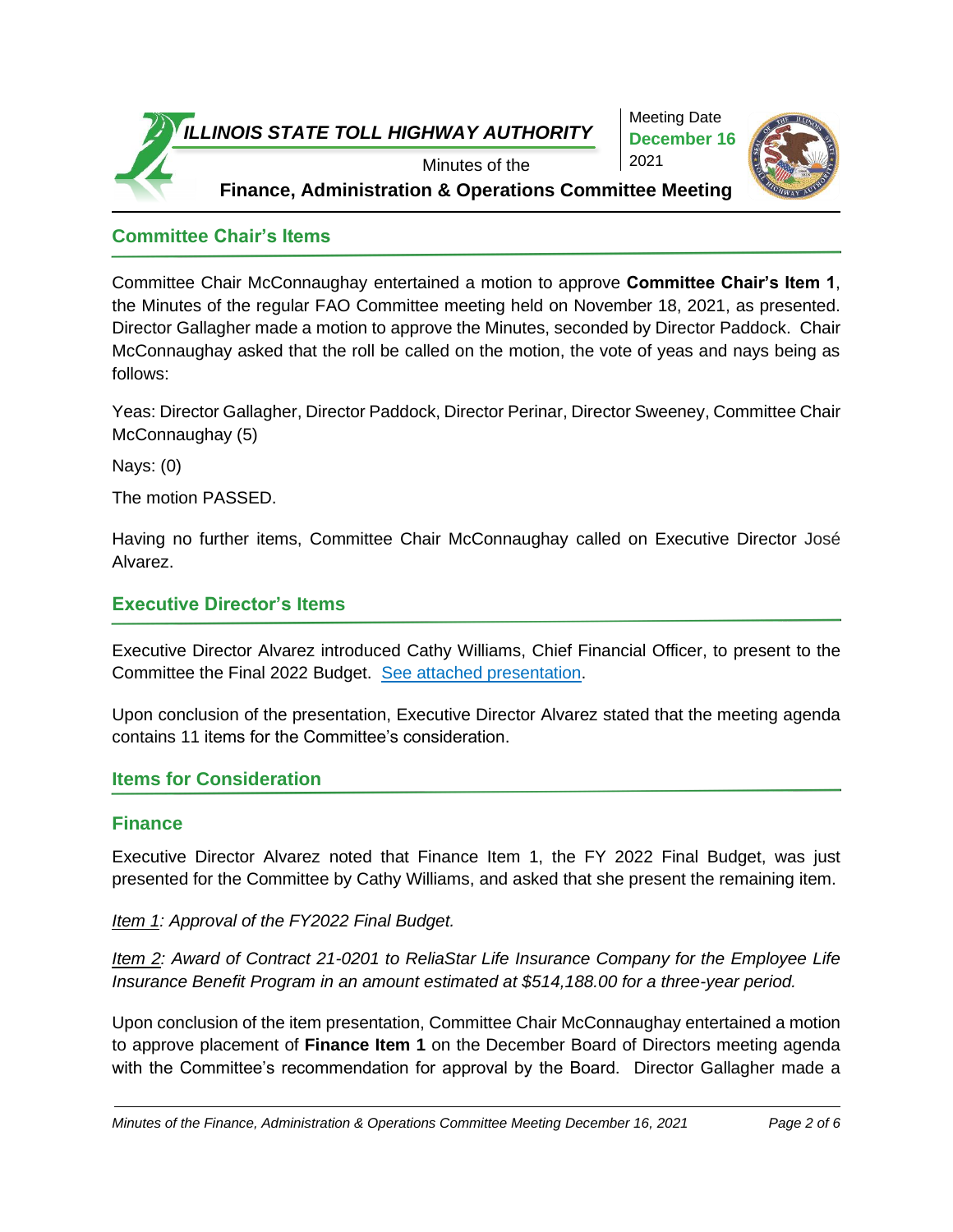

motion to approve this item, seconded by Director Paddock. Chair McConnaughay asked that the roll be called on the motion, the vote of yeas and nays being as follows:

Yeas: Director Gallagher, Director Paddock, Director Perinar, Director Sweeney, Committee Chair McConnaughay (5)

Nays: (0)

The motion PASSED.

Committee Chair McConnaughay entertained a motion to approve placement of **Finance Item 2** on the December Board of Directors meeting agenda with the Committee's recommendation for approval by the Board. Director Gallagher made a motion to approve this item, seconded by Director Paddock. Chair McConnaughay asked that the roll be called on the motion, the vote of yeas and nays being as follows:

Yeas: Director Gallagher, Director Paddock, Director Perinar, Director Sweeney, Committee Chair McConnaughay (5)

Nays: (0)

The motion PASSED.

### **Information Technology**

Executive Director Alvarez called on Joe Kambich, Chief of Information Technology, to present the following item:

*Item 1 - Option A: Award of Contract 21-0180 to Presidio Networked Solutions Group LLC for the purchase of Maintenance and Support of Cisco Software and Hardware in an amount not to exceed \$2,973,270.80 (Cooperative Purchase).*

*Item 1 - Option B: Award of Contract 21-0180 to Presidio Networked Solutions Group LLC for the purchase of Maintenance and Support of Cisco Software and Hardware in an amount not to exceed \$2,948,776.18 (Order Against DoIT Master Contract).*

Upon conclusion of the item presentation, Committee Chair McConnaughay entertained a motion to approve placement on the December Board meeting agenda of **Information Technology Item 1**, Options A and B, dependent upon the State's execution of a Master Contract. Director Gallagher made a motion to approve this item, seconded by Director Paddock. Chair McConnaughay asked that the roll be called on the motion, the vote of yeas and nays being as follows:

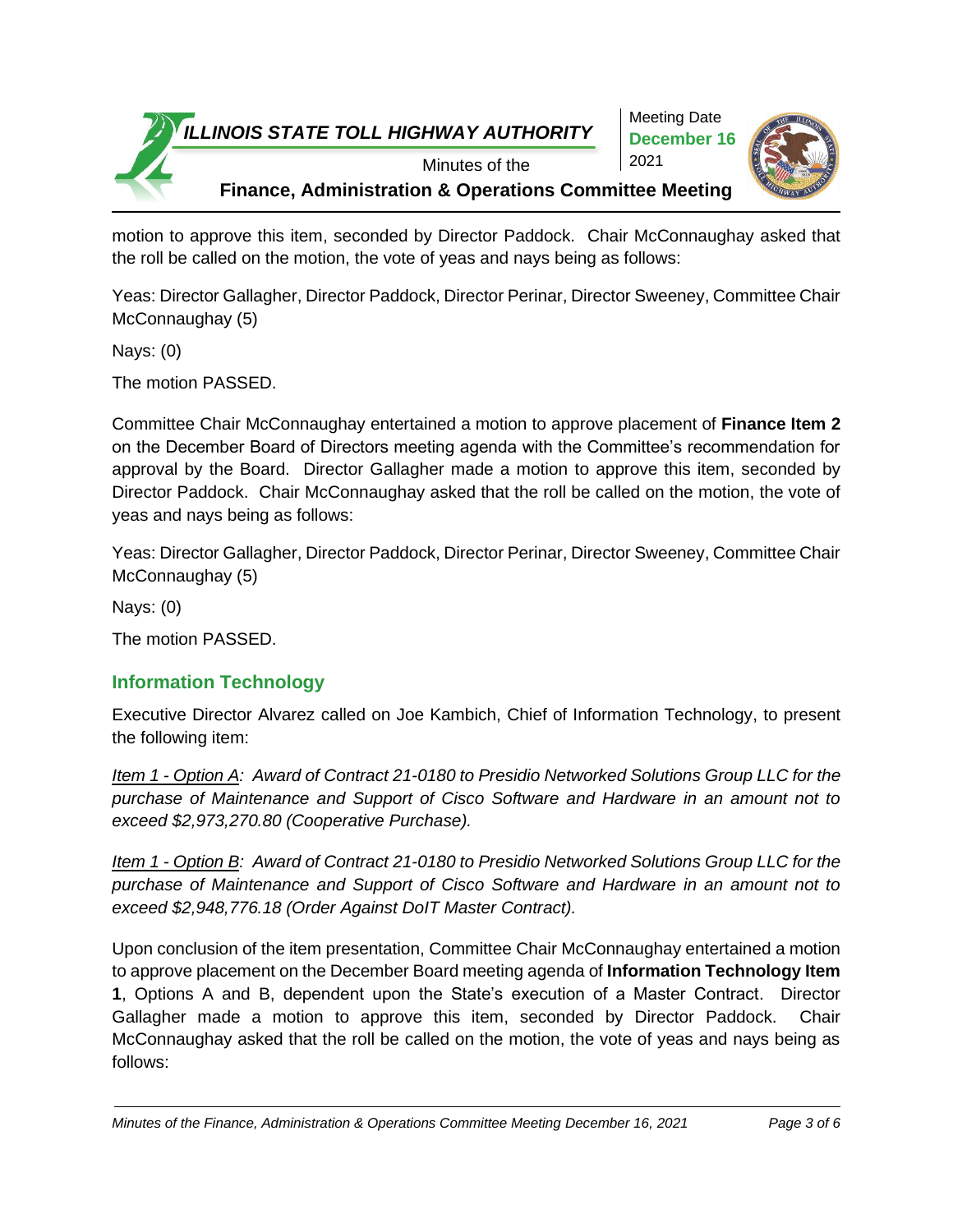

Yeas: Director Gallagher, Director Paddock, Director Perinar, Director Sweeney, Committee Chair McConnaughay (5)

Nays: (0)

The motion PASSED.

### **Engineering**

Executive Director Alvarez called on Manar Nashif, Acting Chief Engineering Officer, to present the following items:

*Item 1: Award of Contract I-21-4745 to Martinez Frogs, Inc. for Concrete Pipe Management on the Elgin O'Hare Western Access Tollway (I-490) from Mile Post 0.42 to Mile Post 0.62 in the amount of \$232,153.00.* 

*Item 2: Award of Contract I-21-4737 to Judlau Contracting, Inc. for Railroad Retaining Wall Construction on the Elgin O'Hare Western Access Tollway (I-490) between Mile Post 0.9 (Canadian Pacific Railway Bensenville Yard) and Mile Post 1.8 (Irving Park Road (IL 19)) in the amount of \$37,785,426.29.* 

*Item 3: Award of Contract I-21-4598 to Martam Construction Inc. for Roadway Reconstruction and Bridge Rehabilitation on the Tri-State Tollway (I-294) between Mile Post 27.4 and Mile Post 28.2 (Ogden Avenue) in the amount of \$4,107,792.29.* 

*Item 4: Award of Contract RR-20-4342R to Foundation Mechanics, LLC for Ramp Queue Detection, Systemwide in the amount of \$1,836,499.70.*

*Item 5: Award of Contract RR-21-4591to Aldridge Electric, Inc. for Systemwide Sign Structure and Dynamic Message Sign Improvements on the Reagan Memorial Tollway (I-88) at Mile Post 78.6 (I-39); Veterans Memorial Tollway (I-355) at Mile Post 21.8 and Mile Post 25.4; Jane Addams Memorial Tollway (I-90) from Mile Post 36.0 to Mile Post 36.4 (IL 23) and Mile Post 46.9 (IL 47) and Mile Post 78.45 in the amount of \$2,858,552.91.*

*Item 6: Acceptance of Proposal from Ciorba Group/Peralte-Clark, LLC on Contract I-21-4733 for Design Engineering Services, Elgin O'Hare Western Access (I-490) – York Road in an amount not to exceed \$2,270,092,83.*

*Item 7: Award of Contract 21-0142 to Cicero Mfg. & Supply Co. Inc. for the purchase of Traffic Control Channelizers in an amount not to exceed \$190,770.00 for an initial term of three years*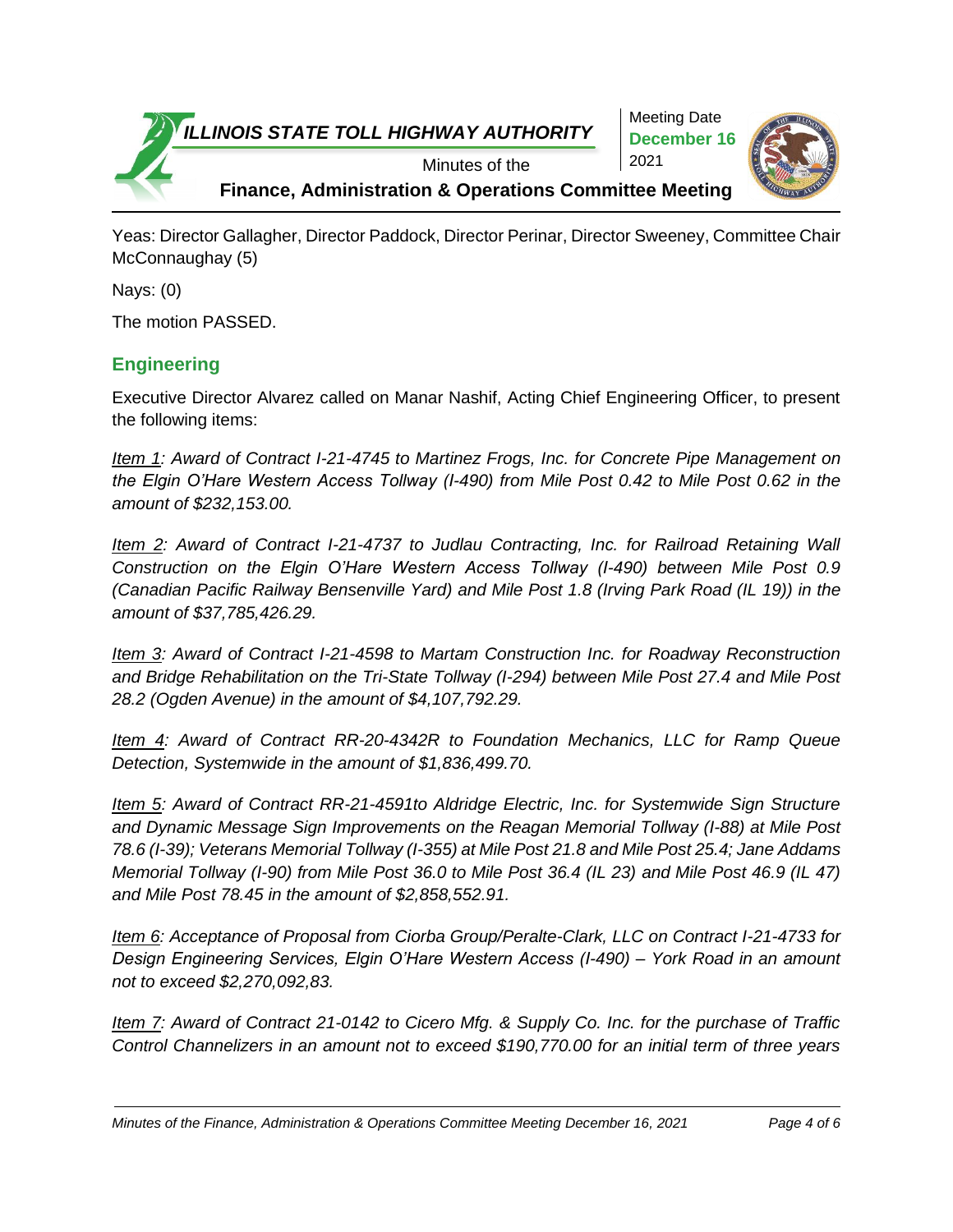

*and a possible three-year renewal term in an amount not to exceed \$209,842.50 (Tollway Invitation for Bid).*

Upon conclusion of the presentation of items, Committee Chair McConnaughay entertained a motion to consolidate for consideration and action Engineering Items 1 thru 7. Director Gallagher made a motion to consolidate these items, seconded by Director Paddock. Chair McConnaughay asked that the roll be called on the motion, the vote of yeas and nays being as follows:

Yeas: Director Gallagher, Director Paddock, Director Perinar, Director Sweeney, Committee Chair McConnaughay (5)

Nays: (0)

The motion PASSED.

The motion to consolidate these items having carried, Committee Chair McConnaughay entertained a motion to approve placement of **Engineering Items 1 thru 7** on the December Board of Directors meeting agenda with the Committee's recommendation for approval by the Board. Director Gallagher made a motion to approve these items, seconded by Director Paddock. Chair McConnaughay asked that the roll be called on the motion, the vote of yeas and nays being as follows:

Yeas: Director Gallagher, Director Paddock, Director Perinar, Director Sweeney, Committee Chair McConnaughay (5)

Nays: (0)

The motion PASSED.

### **Legal**

Executive Director Alvarez requested that consideration of Legal Item 1 be deferred until the Executive Session of the full Board of Directors meeting.

*Item 1: Authorization to Enter into Litigation Settlement Agreement – Tollway Parcel WA-3D-12- 003. Cost to Tollway: As discussed in Executive Session.*

Without objection, Committee Chair McConnaughay deferred consideration of Legal Item 1 until the Executive Session of the full Board of Directors meeting.

### **Adjournment**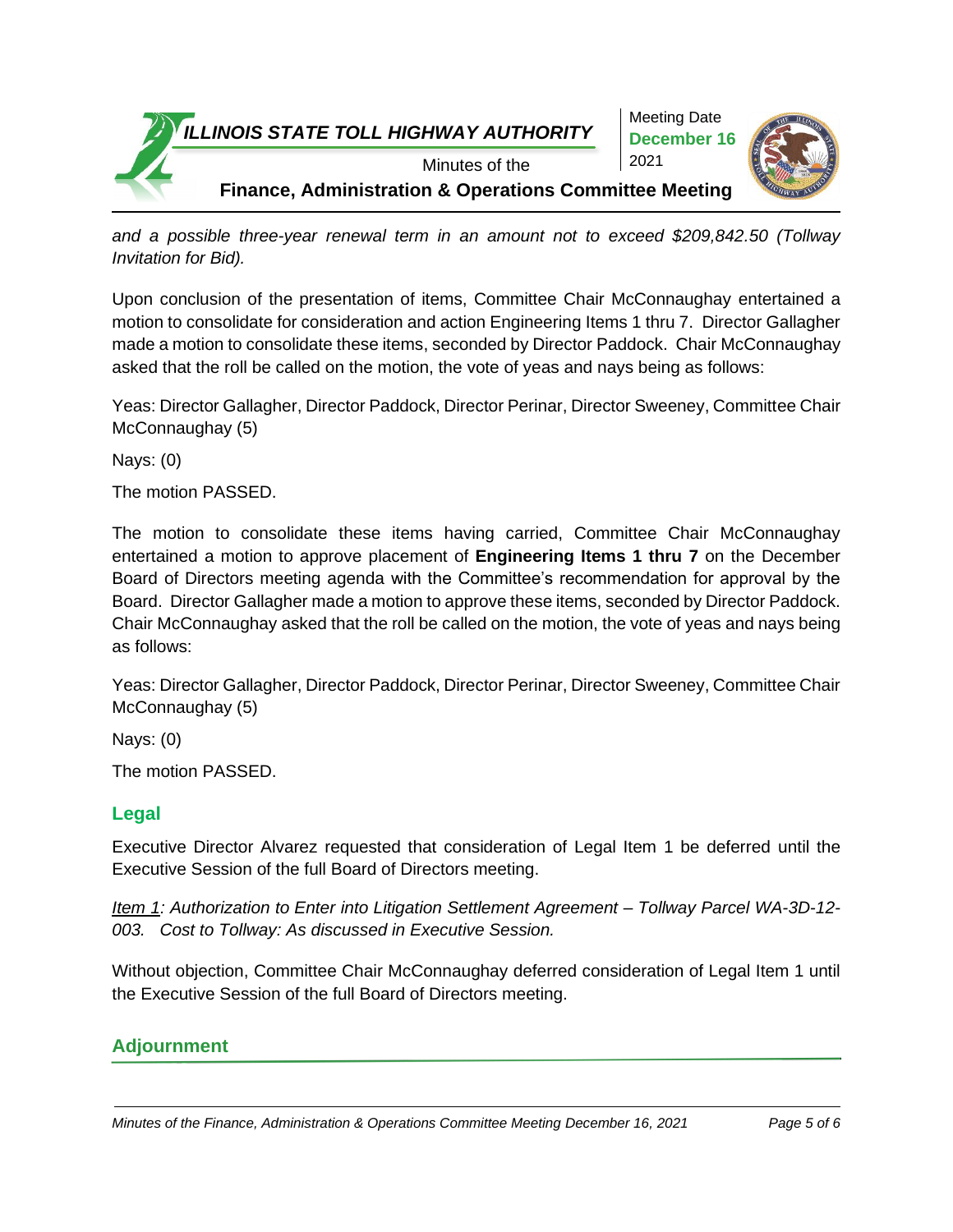

There being no further Committee business, Committee Chair McConnaughay entertained a motion to adjourn. Director Gallagher made a motion to adjourn, seconded by Director Paddock. Chair McConnaughay asked that the roll be called on the motion, the vote of yeas and nays being as follows:

Yeas: Director Gallagher, Director Paddock, Director Perinar, Director Sweeney, Committee Chair McConnaughay (5)

Nays: (0)

The motion PASSED.

The Meeting was adjourned at approximately 10:45 a.m.

Minutes taken by: Christ Regnery

Christi Regnery Board Secretary Illinois State Toll Highway Authority

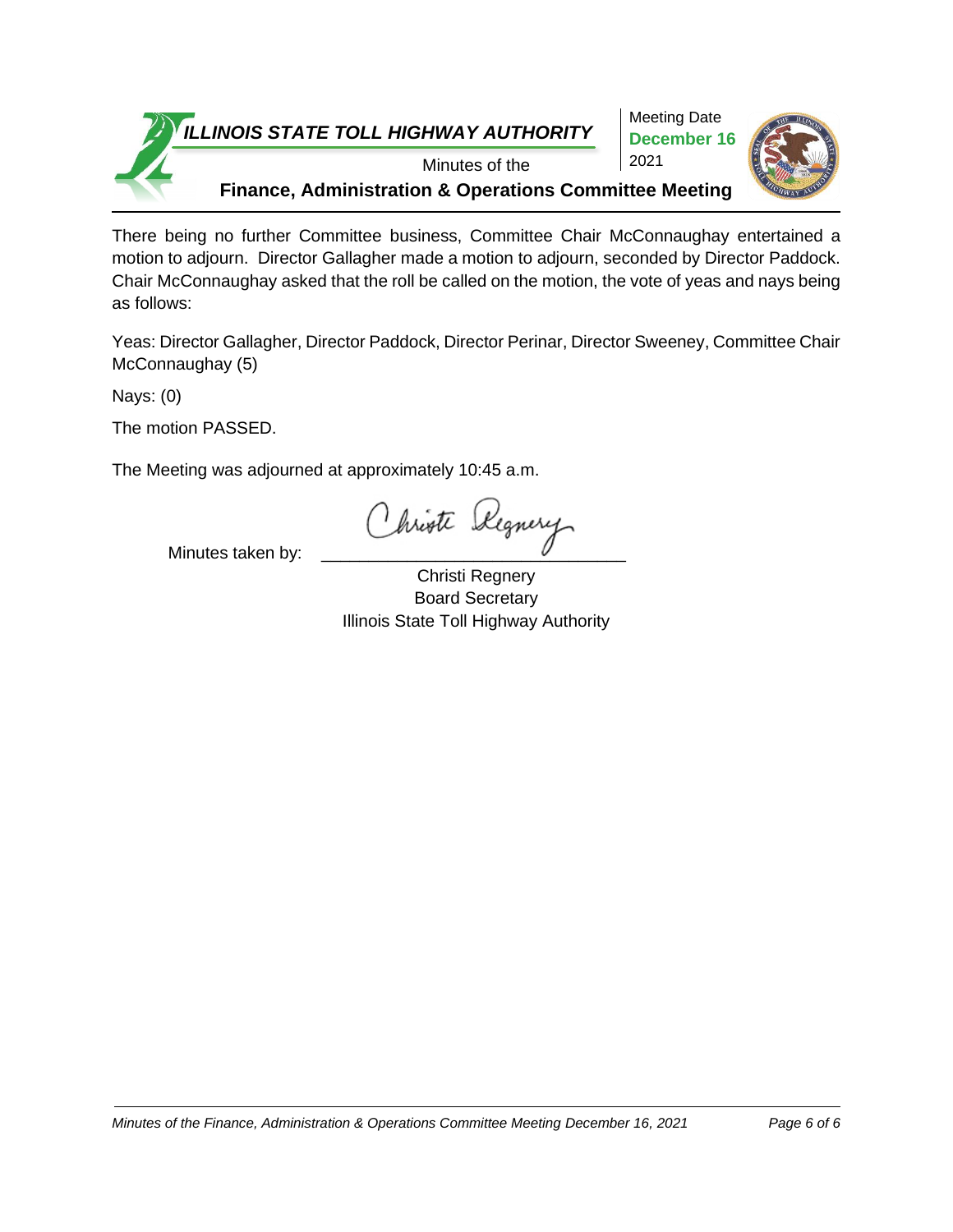

# **2022 Budget**

**Cathy Williams Chief Financial Officer December 16, 2021**

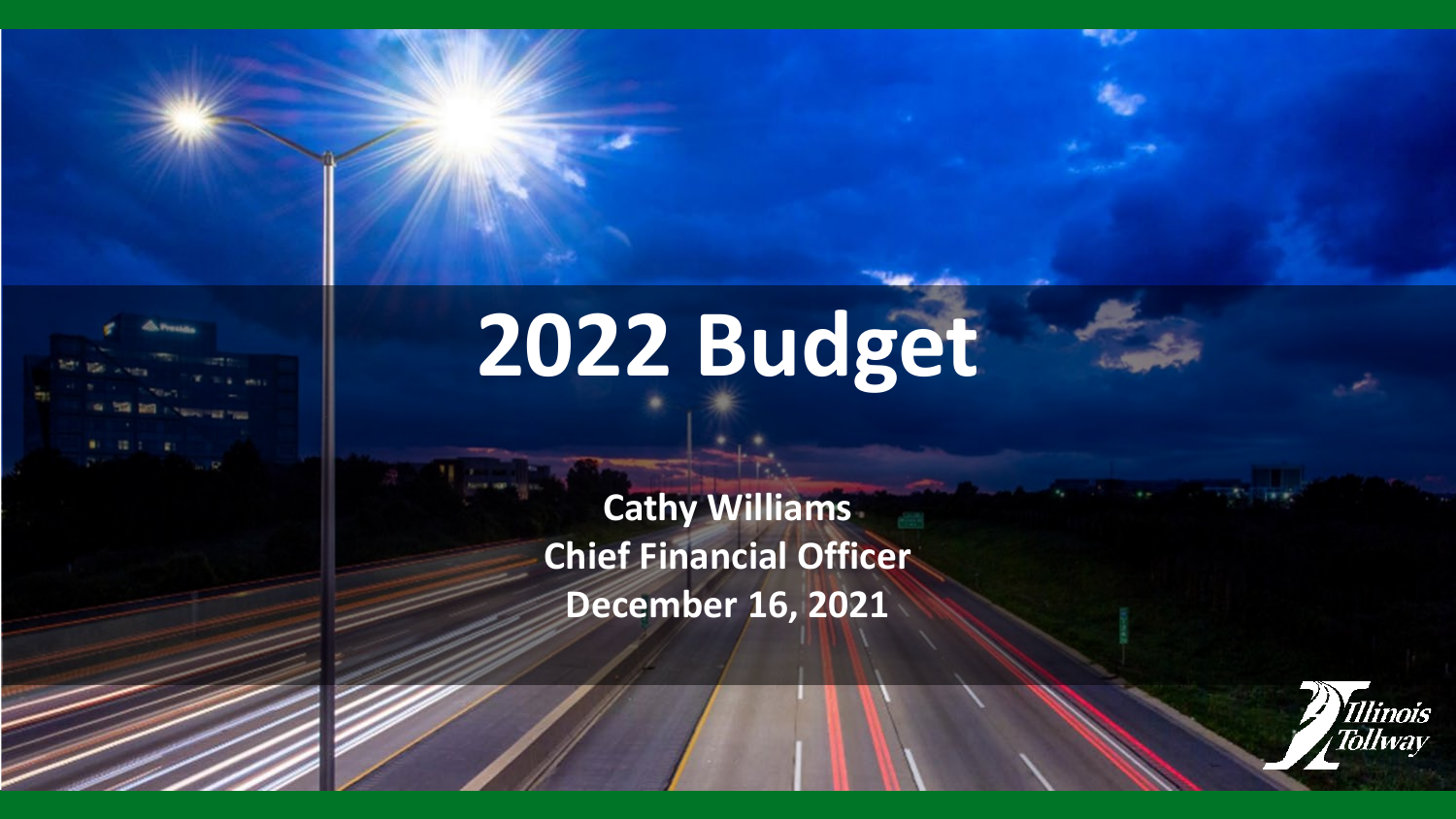# **2022 Revenue and Allocations**

## **MORE THAN 72 PERCENT IS ALLOCATED TO SUPPORT THE CAPITAL PROGRAM**

|                                       | <b>FY 2021</b> | <b>FY 2021</b>   | <b>FY 2022</b> |  |  |  |
|---------------------------------------|----------------|------------------|----------------|--|--|--|
| (\$ millions)                         | <b>Budget</b>  | <b>Estimates</b> | Projections    |  |  |  |
| Sources of Revenues FY 2020 - FY 2022 |                |                  |                |  |  |  |
| Toll Revenues & Evasion Recovery      | \$1,395        | \$1,447          | \$1,477        |  |  |  |
| Misc plus Concessions                 | 10             | 10               | 11             |  |  |  |
| Investments                           | 10             |                  | 3              |  |  |  |
| <b>Revenues Total</b>                 | \$1,415        | \$1,459          | \$1,491        |  |  |  |

| <b>Allocation of Revenues FY 2020 - FY 2022</b>      |         |         |         |  |  |
|------------------------------------------------------|---------|---------|---------|--|--|
| Maintenance & Operations                             | \$380   | \$373   | \$411   |  |  |
| Debt Service Transfer                                | 468     | 457     | 486     |  |  |
| Deposits to Renewal & Replacements &<br>Improvements | 567     | 629     | 594     |  |  |
| <b>Allocations Total</b>                             | \$1,415 | \$1,459 | \$1,491 |  |  |

Note: CDM Smith's expected toll revenue estimate for fiscal year 2022 totals \$1,538.7 million. Tollway makes adjustments to reflect toll non-payments, underpayments and evasion recovery



Presented by Cathy Williams on December 16,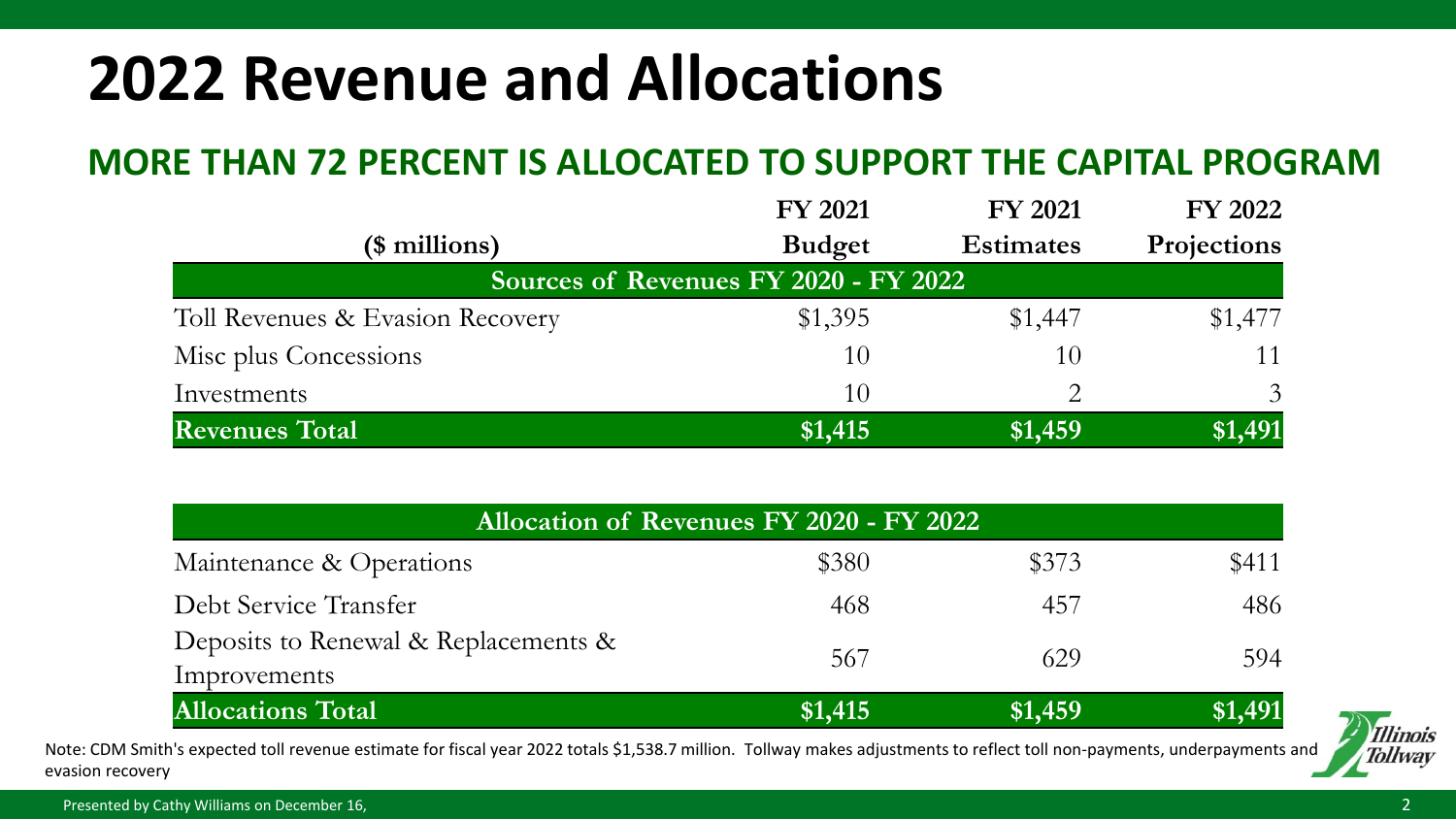# **Changes From the Tentative Budget**

- **The Debt Management section has been updated to reflect the issuance of \$700 million of bonds vs. \$600 million originally planned** 
	- Allocation of revenue has been revised to reflect slightly lower debt service transfers and corresponding increase to Renewal and Replacement and Improvement account
- **Strategic plans and performance metrics**
- **Population and Demographics section provided by CDM Smith**

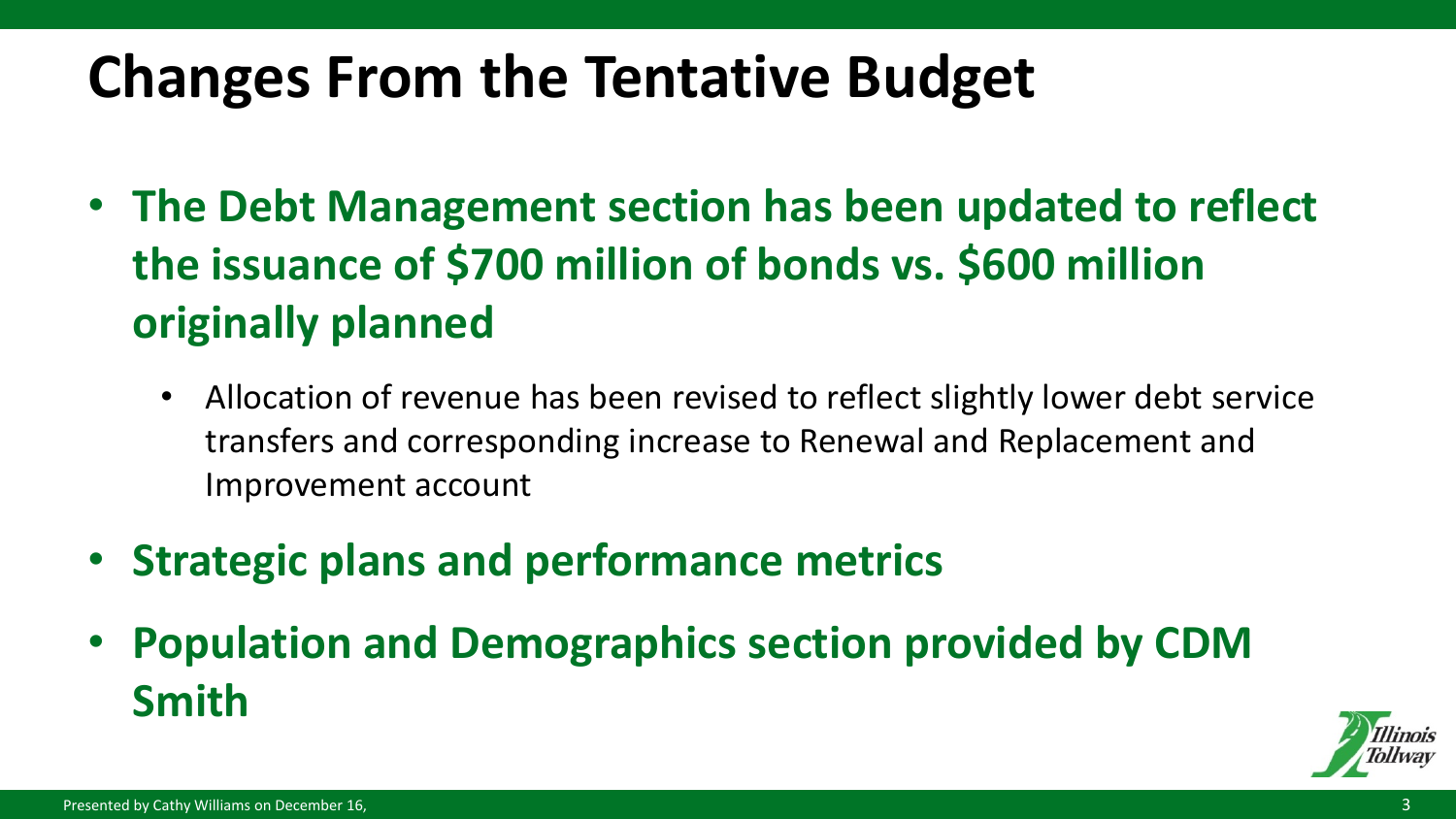# **Other Post-Employment Benefits**

# **Per a recent audit the following adjustments were made to the Tollway's 2020 Audited Financial Statements**

- An adjustment to other post-employment benefits (OPEB), resulting in a beginning balance restatement reduced the Tollway's unrestricted net position by approximately \$506 million. This item was recorded in the Statement of Net Position within the Tollway financials.
- An adjustment of approximately \$18 million to record a net underpayment of contributions to State Employees Group Insurance Program (SEGIP) for years  $7/1/2017 - 12/31/2020$  was made. An adjustment of \$4.9 million has been included in the 2022 Operating Budget.

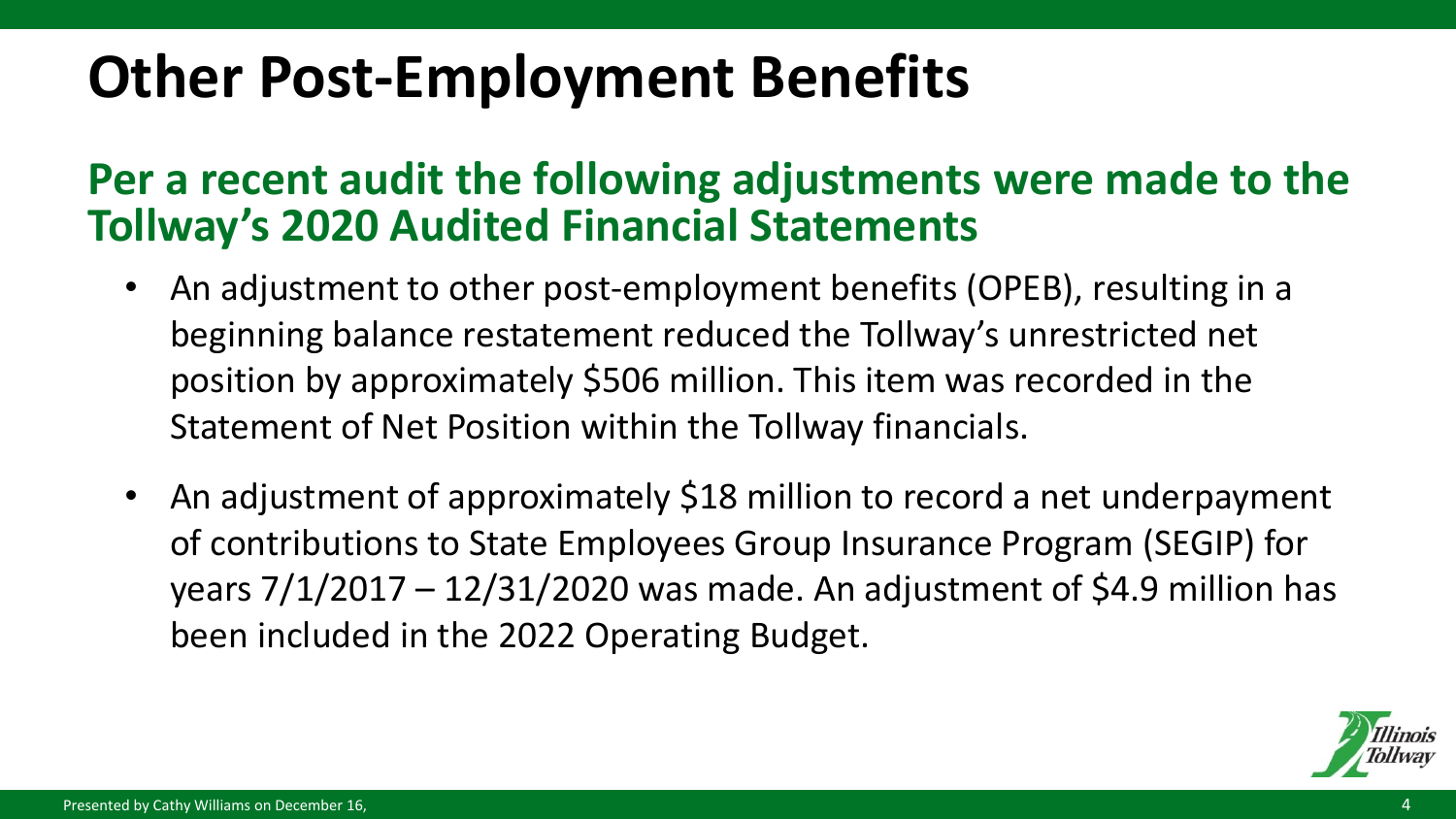# **APPENDIX**





Presented by Cathy Williams on December 16, 2021 5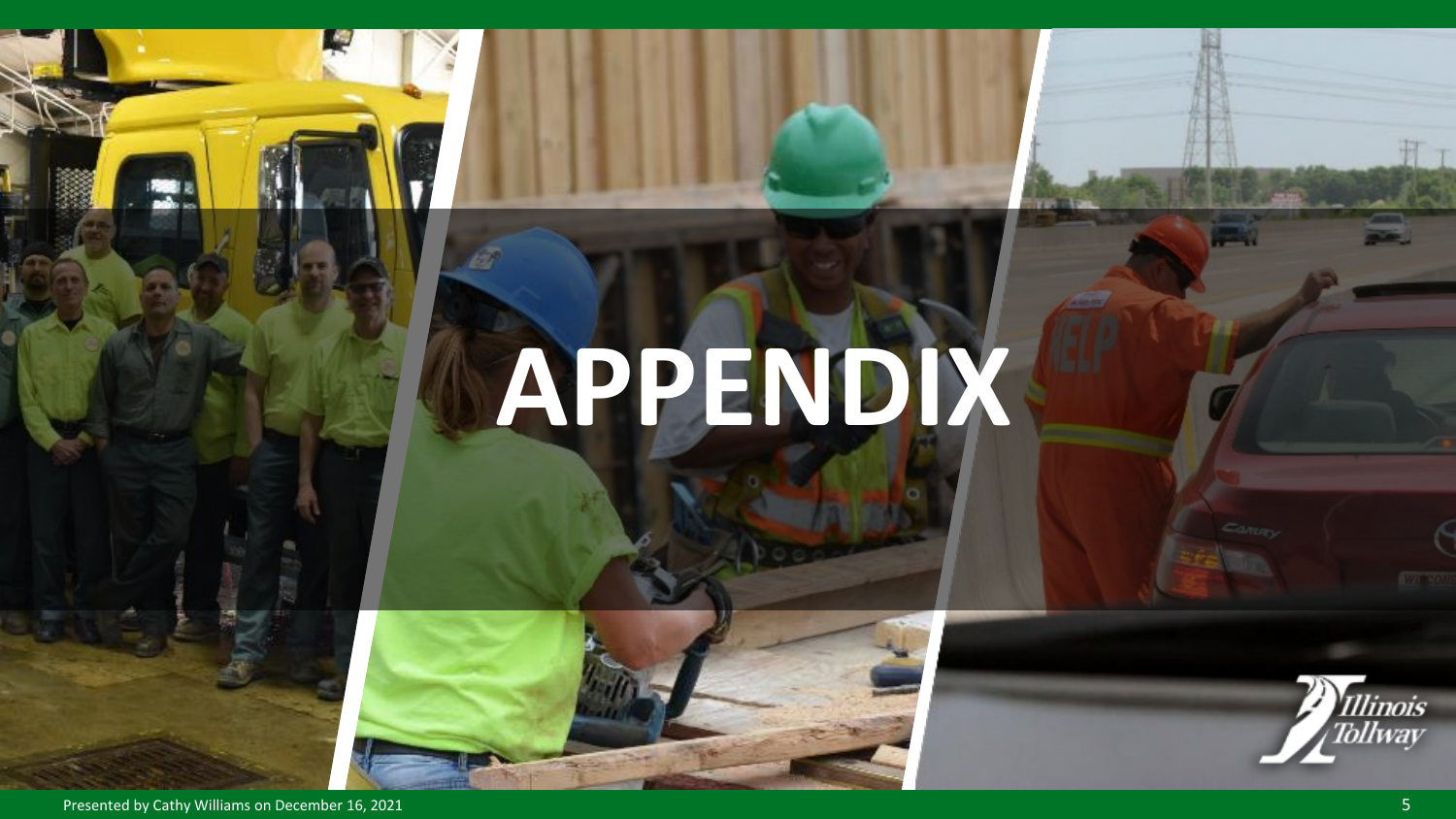# **2022 Budget Highlights**

### **Revenue**

- 2022 budgeted revenue is 2.2 percent above 2021 estimate and 5.4 percent above the 2021 budget
- Continued anticipated impacts of pandemic and economic recovery

# **Maintenance and Operations**

- 8.3 percent increase over 2021 budget (6.3 percent excluding accounting adjustments-OPEB)
- Investments in new technology that will help to reduce long term costs and gain efficiencies
- Demonstrates a commitment to customer service, safety and security, employee development and improving governance and internal controls

# **Capital Program**

• Demonstrates the Tollway's commitment to infrastructure improvements, maintaining system integrity and technology

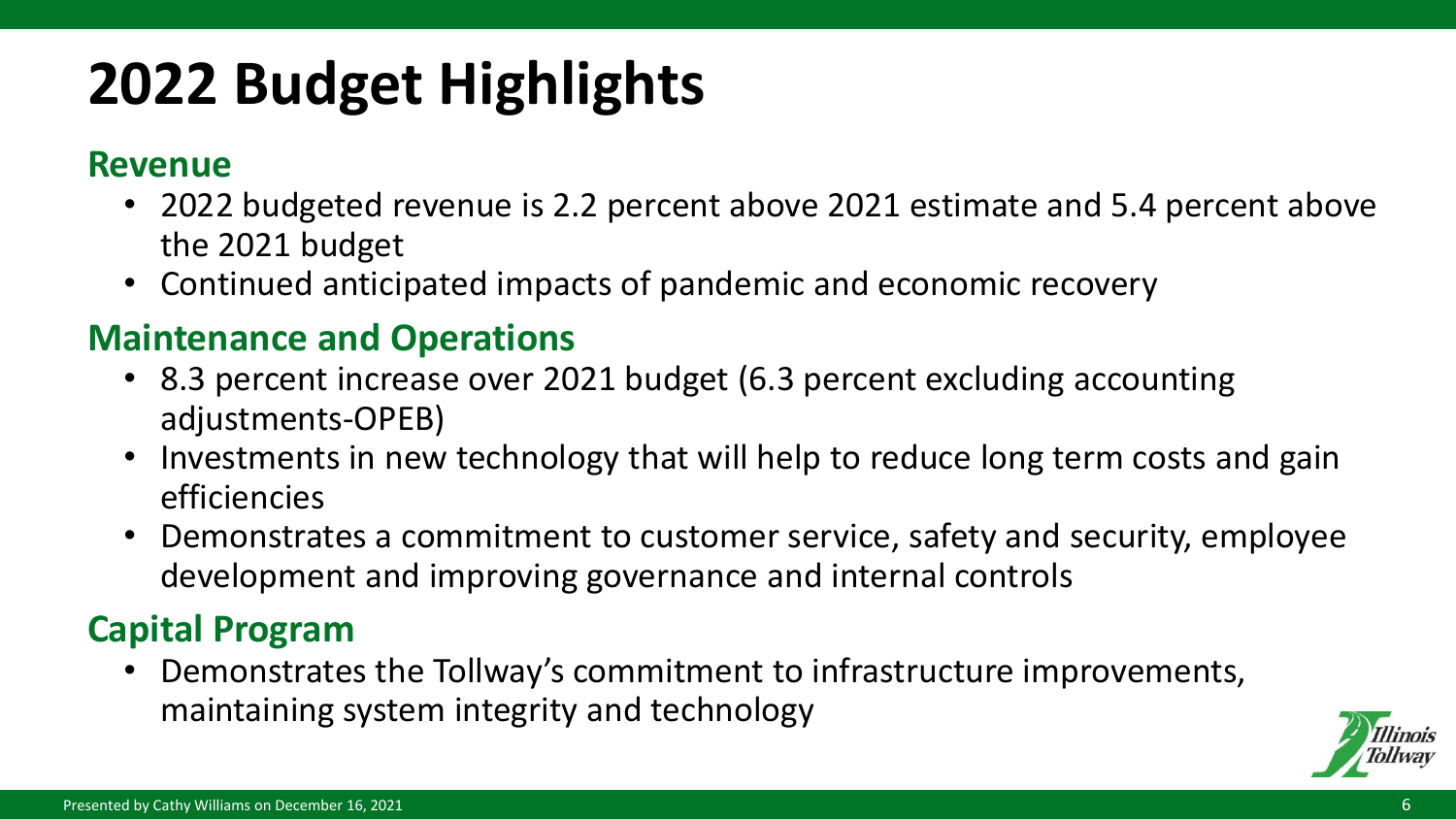# **2022 Budget**

# **Focus on Customer Service**

- The Illinois Tollway serves 1.6 million daily drivers and 91 percent of all transactions are I-PASS/E-ZPass transactions
- \$147.3 million to support customer service and enhancements systemwide for the Tollway's tolling operations and business systems
- \$51 million for Roadway Maintenance to provide a safe means of travel and a great driving experience for customers

# **Focus on Safety and Security**

- Illinois State Police District 15 is responsible for providing comprehensive law enforcement services to the Tollway system
- Security and Safety is newly formed department established to centralize management of OSHA related training requirements as well as security at all Tollway facilities
- \$46.6 million for State Police District 15 services and security and safety management



2022 Budget includes Operating and Capital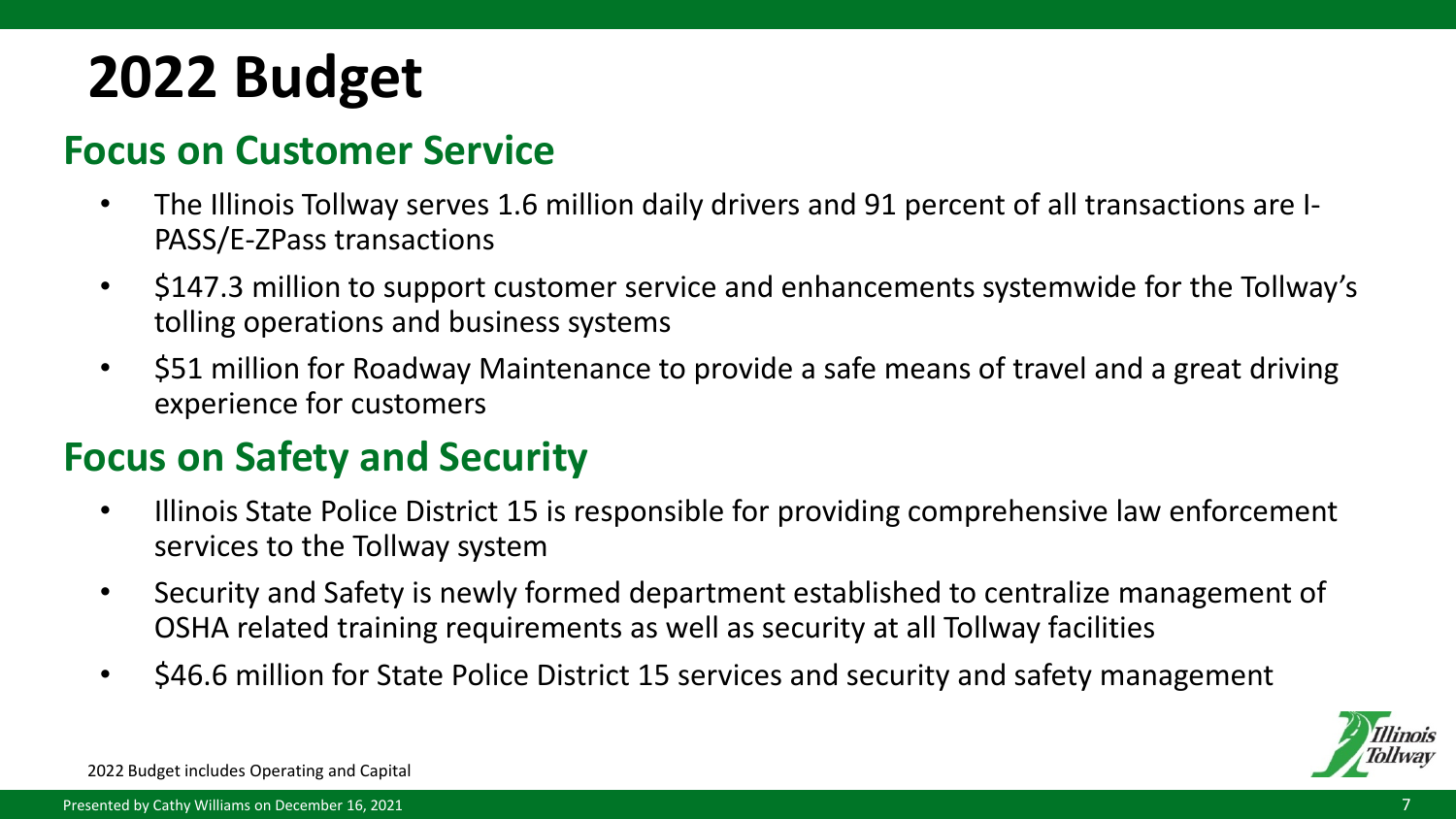# **2022 Budget**

# **Focus on Employees**

- Strategies to create a culture of employee growth and development through programs and initiatives that celebrate and appreciate diversity, equity and inclusiveness
- Enhanced wellness and work-life programs, services and activities that improve, employee health and well-being and promote a healthy lifestyle and work environment
- \$42 million in employee benefits including group insurance

# **Focus on Governance and Internal Controls**

- The 2022 Operating and Capital Budgets include \$81.4 million to ensure the Tollway's Information Technology Department has the resources necessary to implement systems and further integrate business and enterprise resource planning processes across the agency. These changes aim to expand the agency's data accuracy, integrity and information transparency
- \$20.2 million for new technology costs
- \$3.6 million in audit and internal controls



2022 Budget includes Operating and Capital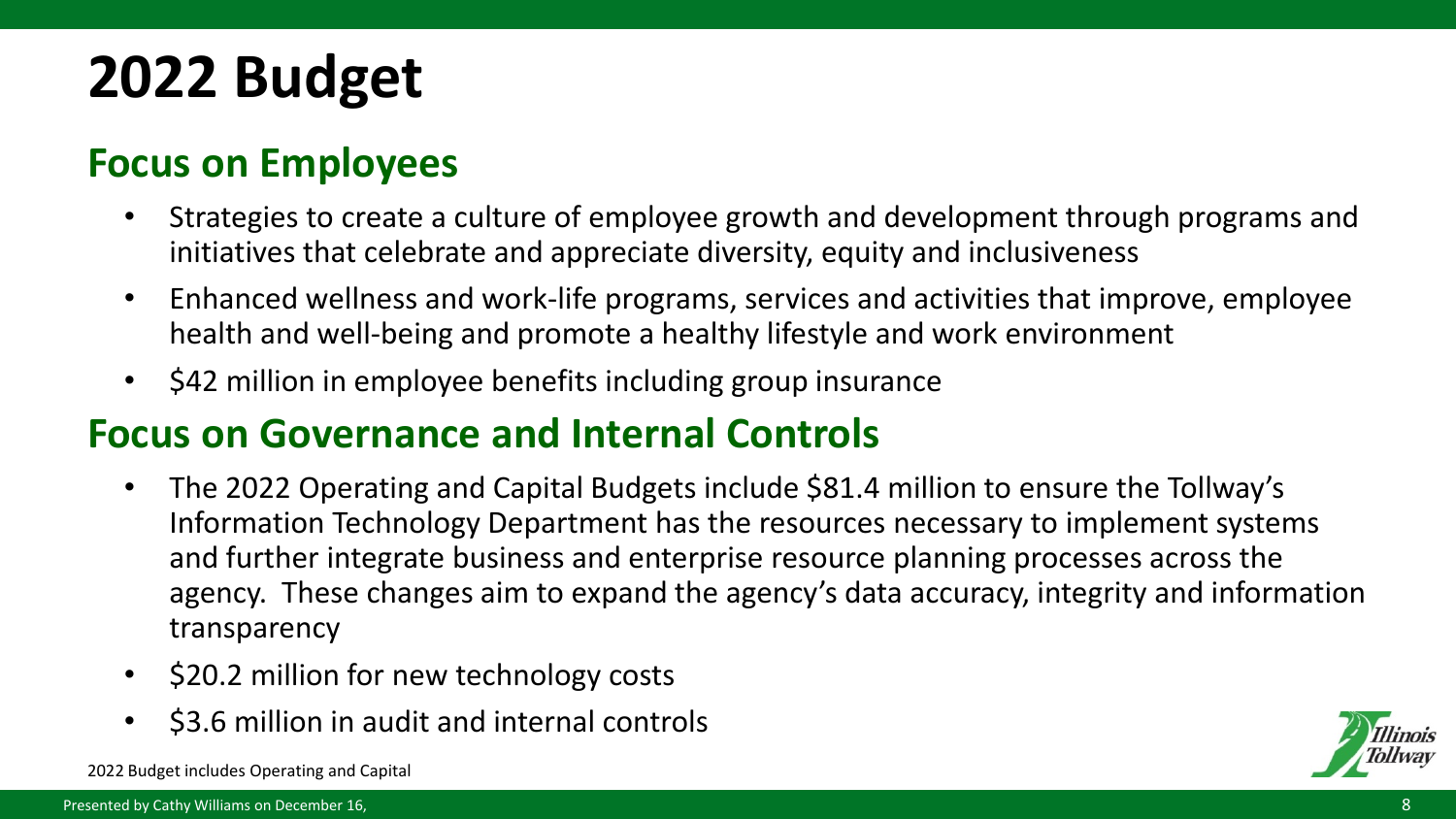# **2022 Bond Issuance and Debt Service**

# **\$7.0 billion outstanding bonds at January 1, 2022**

• Includes \$700 million bond issuance scheduled to close Dec 16, 2021

# **\$400 million new bond issuance expected in 2022**

# **\$486 million estimated transfers for debt service**

- Principal: \$139.2 million
- Interest: \$346.8 million *(this amount is net of \$13.6 million from federal subsidies of a portion of interest on Build America Bonds)*

# **Estimated debt service coverage**

- 2.3x in 2021
- 2.1 $\times$  in 2022

Current Long Term Credit Ratings: Fitch AA –; Moody's Aa3; S&P AA –

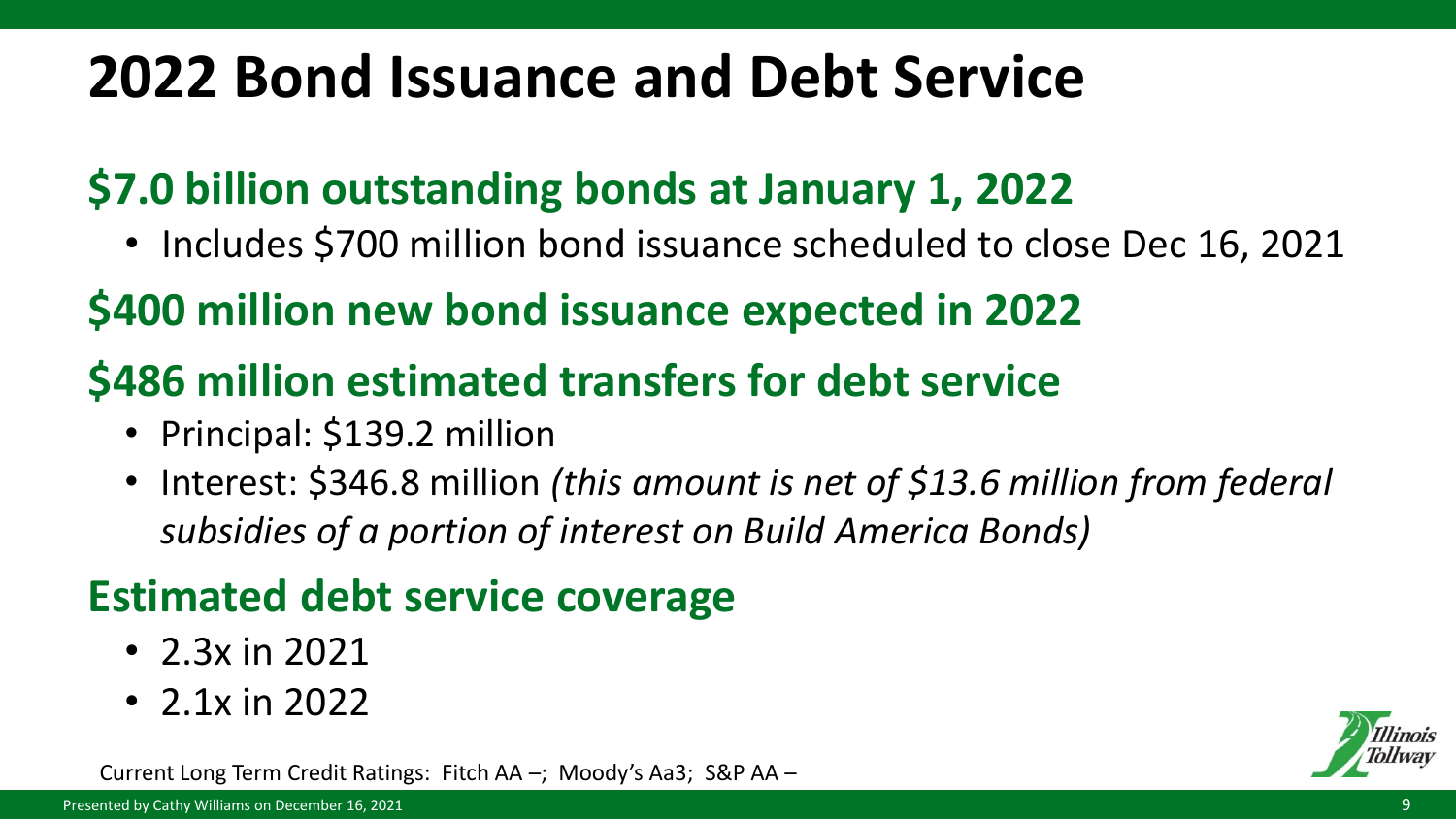# **2022 Maintenance and Operations By Category**

| Category                                  | 2020         | 2021          | 2022      | \$ Change   | % Change    |
|-------------------------------------------|--------------|---------------|-----------|-------------|-------------|
|                                           | Actual       | <b>Budget</b> |           | from        | from        |
| (\$ thousands)                            | Expenditures | Request       | Request   | 2021 Budget | 2021 Budget |
| Salary and Wages                          | \$111,022    | \$112,869     | \$117,525 | \$4,656     | $4.1\%$     |
| <b>FICA</b> and Retirement                | 66,311       | 68,984        | 72,638    | 3,654       | 5.3%        |
| <b>Group Insurance Premium</b>            | 31,656       | 28,800        | 32,363    | 3,563       | 12.4%       |
| Other Post Employment Benefits*           | 8,133        | 4,000         | 8,900     | 4,900       | 122.5%      |
| <b>All Other Insurance</b>                | 10,864       | 11,099        | 12,900    | 1,801       | 16.2%       |
| <b>Credit Card Fees and Bank Charges</b>  | 26,443       | 30,200        | 32,850    | 2,650       | 8.8%        |
| <b>All Other Contractual Services</b>     | 55,615       | 69,776        | 80,828    | 11,052      | 15.8%       |
| Equipment/ Office Rental/ Maintenance     | 32,067       | 32,895        | 32,260    | (635)       | $(1.9\%)$   |
| Parts and Fuels                           | 5,437        | 5,940         | 6,071     | 132         | 2.2%        |
| <b>Utilities</b>                          | 8,145        | 8,093         | 7,435     | (658)       | $(8.1\%)$   |
| <b>Operational Materials and Supplies</b> | 5,547        | 7,606         | 7,109     | (497)       | $(6.5\%)$   |
| <b>Other Miscellaneous Expenses</b>       | 678          | 960           | 1,064     | 103         | $10.8\%$    |
| <b>Employee Training</b>                  | 181          | 489           | 926       | 437         | 89.4%       |
| <b>Recovery of Expenses</b>               | (1,896)      | (2,194)       | (1,996)   | 198         | $(9.0\%)$   |
| Total M and O Expenditures                | \$360,202    | \$379,516     | \$410,873 | \$31,357    | 8.3%        |

\*Accounting adjustment for OPEB charges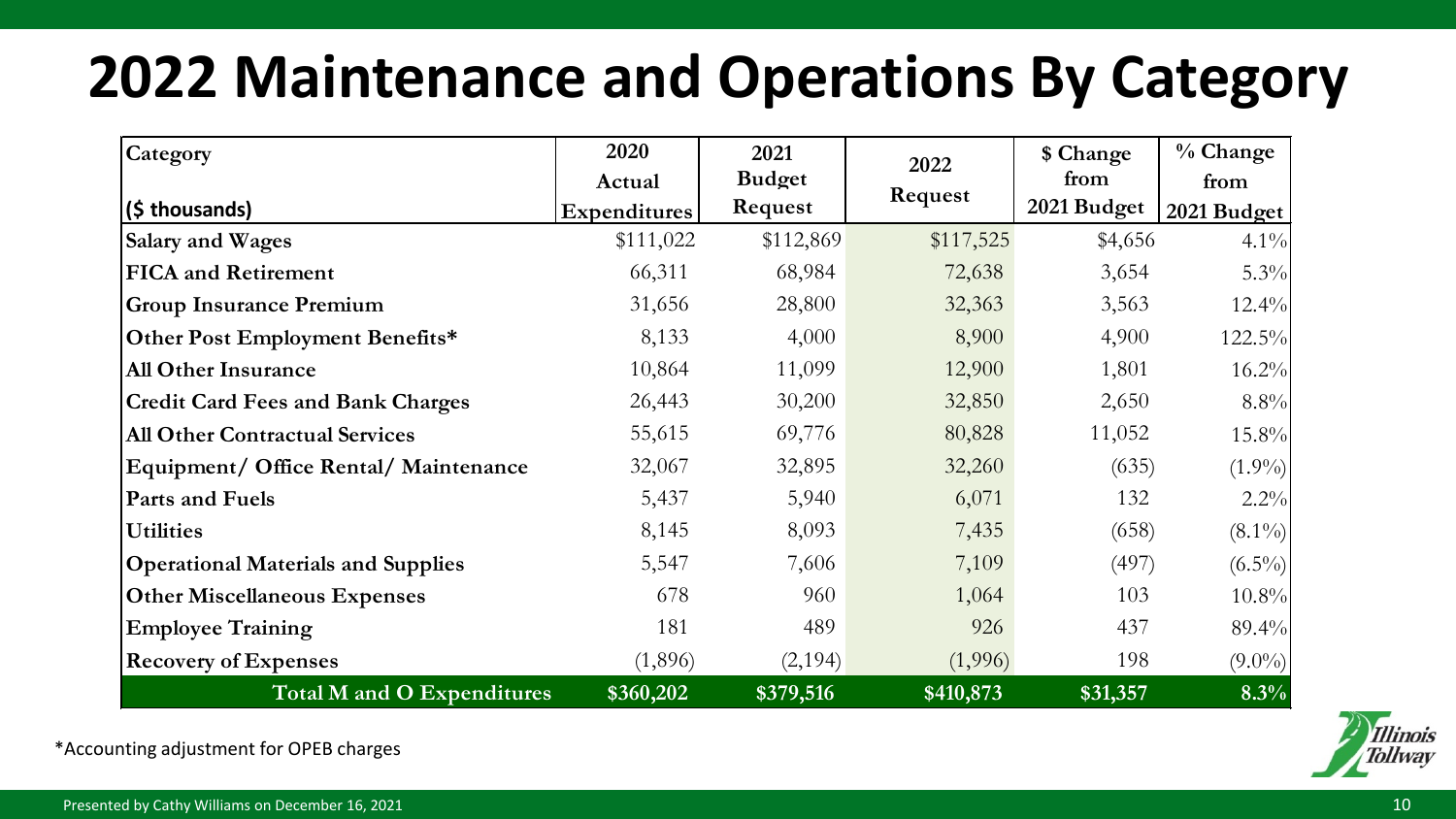# **2022 Capital Program Summary**

|                                                       |           | 2021                      |           |           | <b>Move Illinois</b> |
|-------------------------------------------------------|-----------|---------------------------|-----------|-----------|----------------------|
|                                                       | 2012-2020 | Estimated                 | 2022      | Remaining | Program              |
| (\$ millions)                                         |           | Expenditures Expenditures | Request   | 2023-2027 | 2012 - 2027          |
| <b>Existing System Needs</b>                          | \$5,454.0 | \$983.7                   | \$997.1   | \$2,893.4 | \$10,328.1           |
| Jane Addams Memorial Tollway (I-90)                   | 2,330.4   | 2.4                       | 3.7       | 22.7      | 2,359.2              |
| Tri-State Tollway (I-94/ I-294/ I-80)                 | 1,237.0   | 713.3                     | 690.1     | 1,611.0   | 4,251.5              |
| Veterans Memorial Tollway (I-355)                     | 154.9     | 10.0                      | 1.1       | 13.4      | 179.3                |
| Reagan Memorial Tollway (I-88)                        | 283.5     | 18.8                      | 5.5       | 50.1      | 357.8                |
| Systemwide Improvements                               | 1,448.2   | 239.2                     | 296.8     | 1,196.3   | 3,180.4              |
| <b>System Expansion</b>                               | \$2,107.8 | \$353.5                   | \$489.3   | \$976.3   | \$3,926.9            |
| Tri-State (I-294)/I-57 Interchange                    | 179.0     | 75.7                      | 46.2      | 25.5      | 326.5                |
| Elgin O'Hare Western Access                           | 1,908.9   | 275.0                     | 439.9     | 917.7     | 3,541.6              |
| Other Emerging Projects                               | 19.9      | 2.7                       | 3.1       | 33.1      | 58.8                 |
| Move Illinois Program Total                           | \$7,561.8 | \$1,337.2                 | \$1,486.4 | \$3,869.7 | \$14,255.0           |
| <b>Agreement Reimbursements and Other Adjustments</b> | (\$152.6) | (\$10.4)                  | \$0.0     | \$0.0     | (\$163.0)            |
| Capital Program Total                                 | \$7,409.2 | \$1,326.8                 | \$1,486.4 | \$3,869.7 | \$14,092.0           |

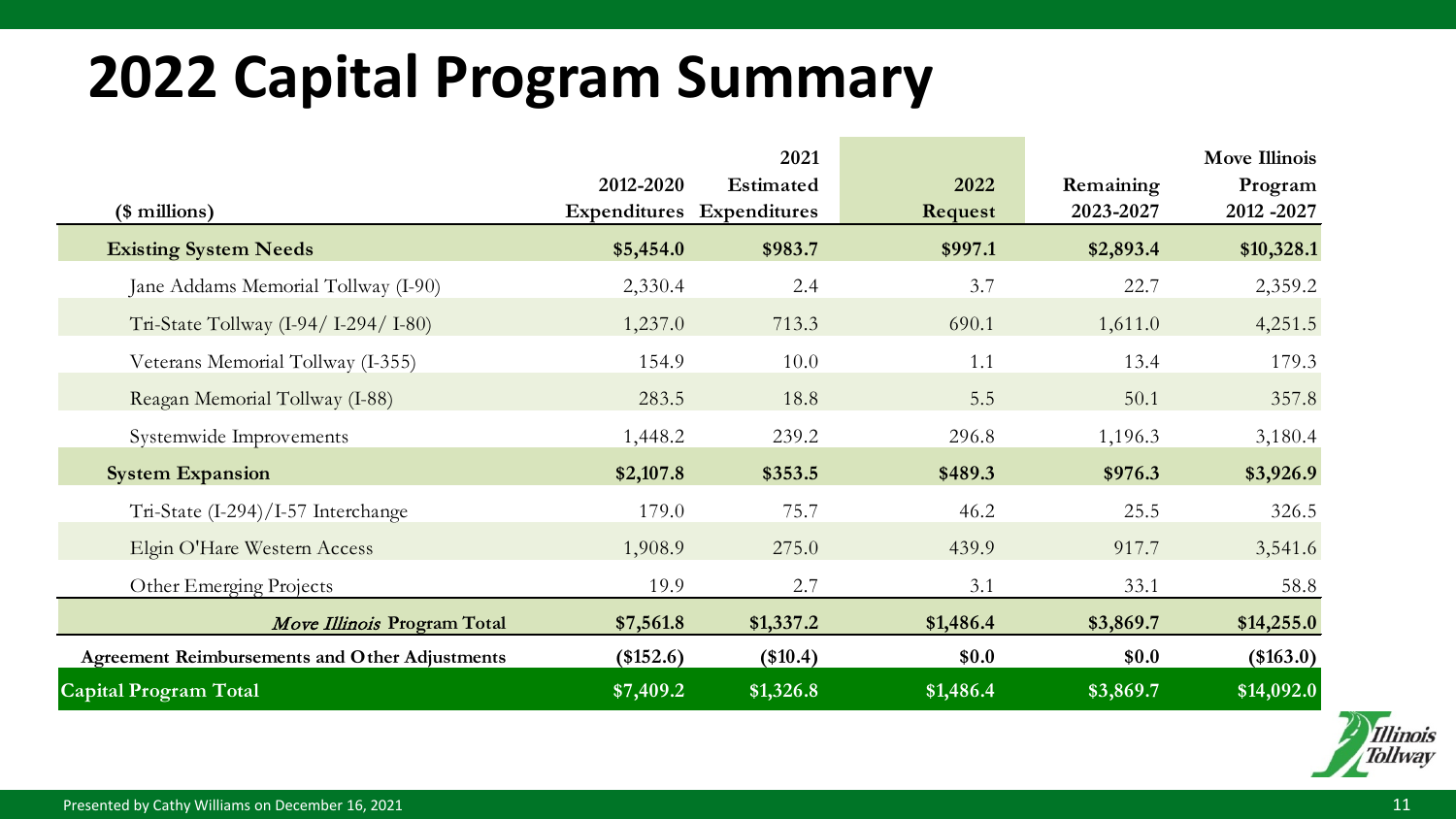# **Key 2022 Capital Program Highlights**

### **Elgin O'Hare Western Access Project – \$439.9 million**

- Construction of new I-490 Tollway and interchanges connecting I-490 to the Tri-State Tollway (I-294), the Jane Addams Memorial Tollway (I-90) and the Illinois Route 390 Tollway
- Right-of-way acquisition and utility relocation

### **Central Tri-State Tollway (I-294) Project – \$690.1 million**

- Roadway widening and reconstruction between 95th Street and the I-55 ramps will continue
- Construction will continue to reconstruct and widen the mainline roadway between St. Charles Road and Wolf Road, including the I-490/I-294 Interchange
- Construction will be completed on the southbound Mile Long Bridge and the Burlington Northern Santa Fe Railway Bridge over I-294

### **Systemwide – \$296.8 million**

- Bridge, pavement and maintenance facility improvements
- Investment in new technology, replacing fleet and other systemwide needs

### **Tri-State Tollway (I-294)/I-57 Interchange Project – \$46.2 million**

- The second phase of interchange construction began in 2019
- Ongoing construction of I-57 roadway and bridge widening between Kedzie Avenue and the CXS Railroad and several new I-294/I-57 ramps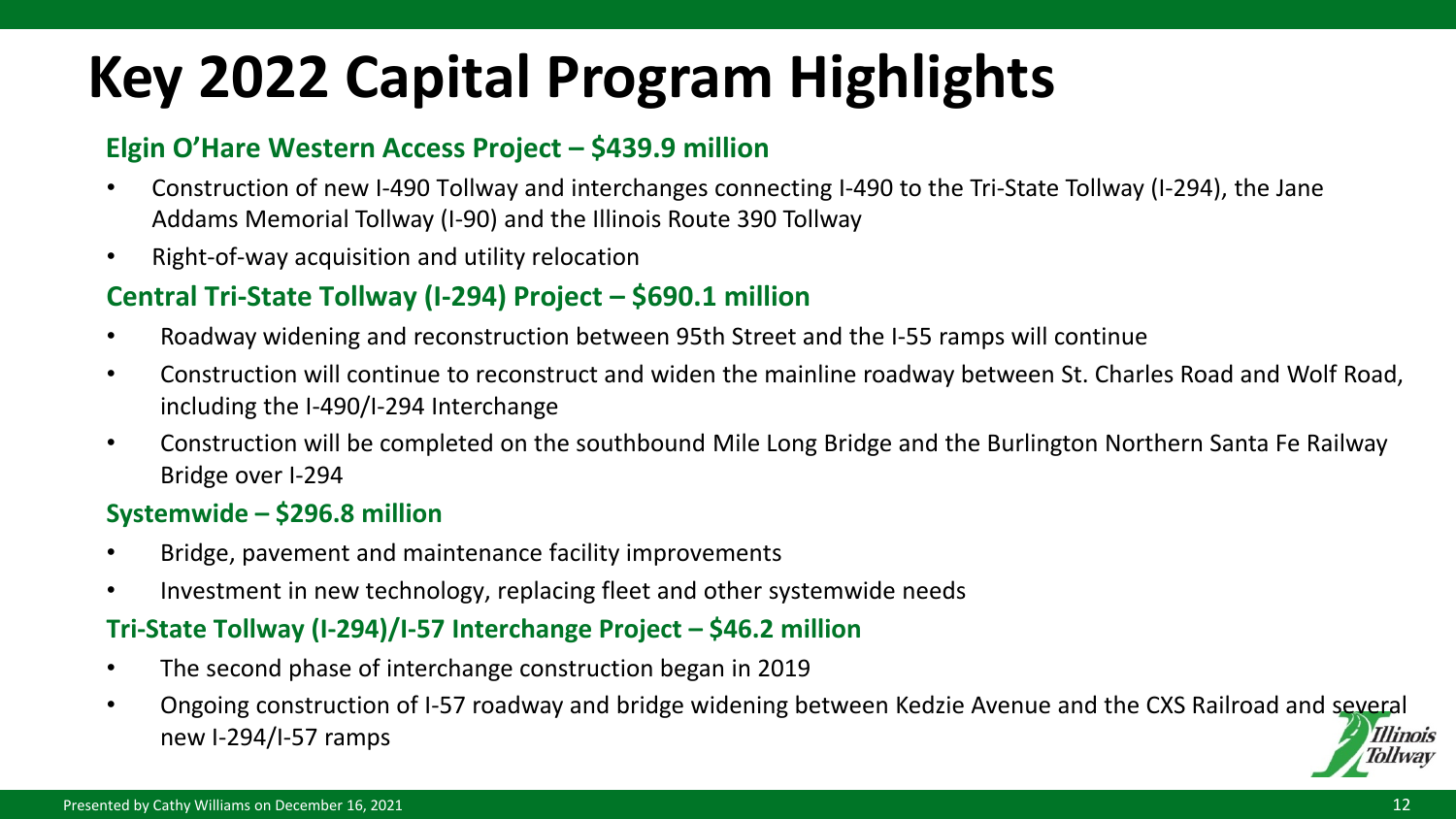# **2022 Budget Summary**

**The Illinois Tollway's budget is focused on improving the customer experience, security and safety, employee development, governance and internal controls**

## **The Tollway's budget is consistent with the long-term financial plan**

- Eleventh year of *Move Illinois* Capital Program projected to be \$1.5 billion
- 73 percent of the spending, or \$10.2 billion, will be spent on *Move Illinois* Program by end of 2022

# **2022 budgeted revenue is 2.2 percent above 2021 estimate and 5.4 percent above the 2021 budget**

Operating costs – consistent with long term goals Debt service coverage projected at 2.1x in 2022